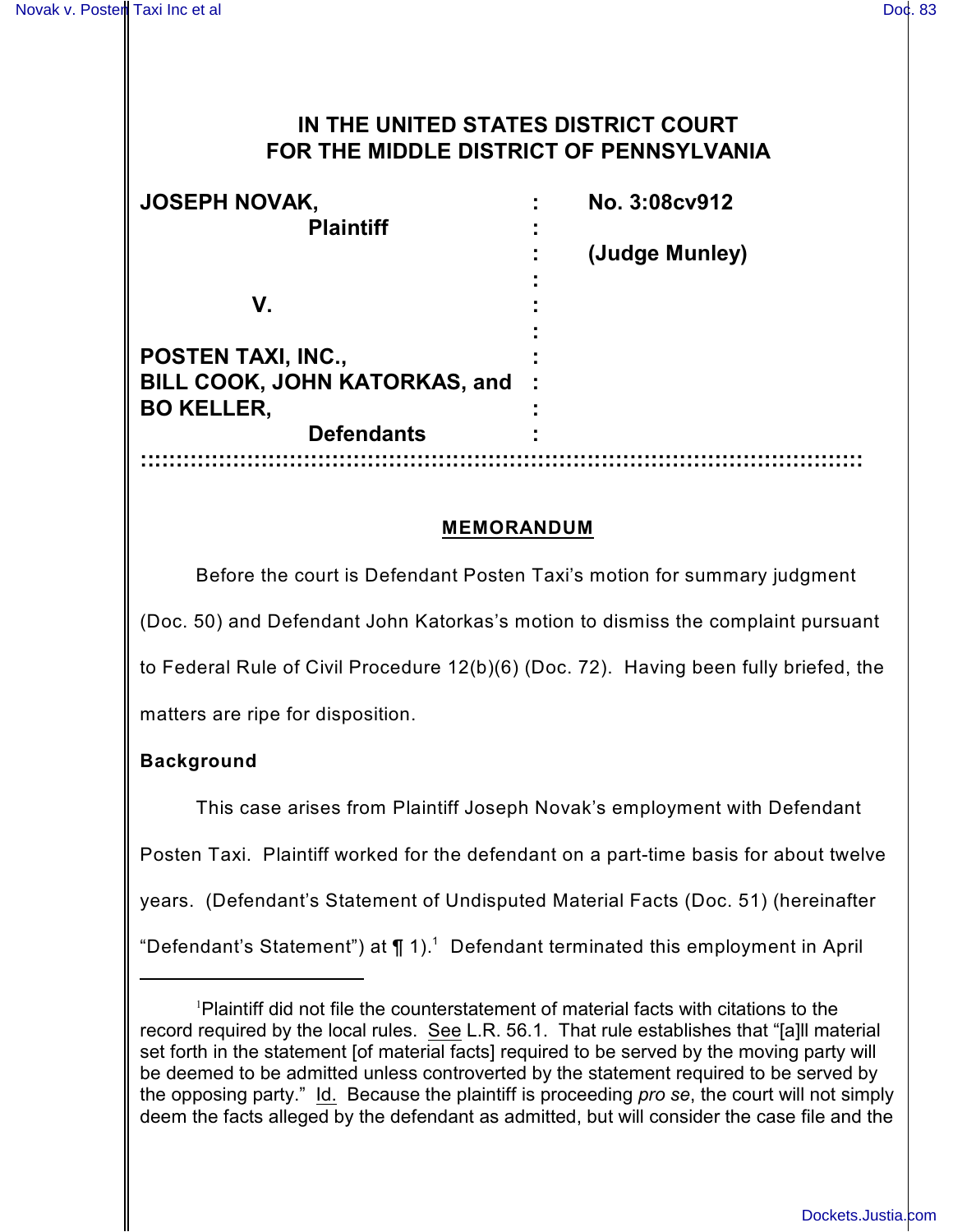2005. (Id. at ¶ 2). Defendant frequently reprimanded plaintiff for his behavior towards customers during his employment with the company. (Id. at ¶ 4). At some time in April 2005, defendant dispatched plaintiff to pick up customers and take them to the Wilkes-Barre Scranton International Airport. (Id. at ¶ 6). Plaintiff's passengers worked for Blue Cross/Blue Shield. (Id.). When he found out his fares' employer, plaintiff confronted them about the insurer's rates and new charges he had received on his most recent bill from the company. (Id. at ¶¶ 7-8). One of the passengers took offense at plaintiff's tone. (Id. at ¶ 9). She called Defendant Posten Taxi as soon as she arrived at her destination to complain about plaintiff's conduct, contending that plaintiff had been belligerent. (Id. at ¶¶ 10-11). After receiving this call, defendant ordered plaintiff to return to Posten's office immediately. (Id. at ¶ 12). When plaintiff arrived at the office, defendant terminated his employment. (Id. at  $\P$ 14). Defendant's stated reason for this termination was plaintiff's belligerence towards his passenger. (Id.).

In his deposition<sup>2</sup>, plaintiff testified that he engaged in a "discussion" with this

record submitted to the court in determining whether a dispute about a material fact exists.

 $2$ The plaintiff argues that the court should throw out his deposition in this case. He contends that the transcription is not accurate, since "[a]nybody can change a persons so called testimony to paper and say and put down other wrong so called testimony to paper and say and put down other wrong so called testimony. Otherwise judge defense is trying to alter everything I really said and wrote down what they wanted the jury and his honor to read and hear so you's [sic] would fall for it hook line and sinker." (Motion to deny all summary judgments on behalf of Posten Taxi Inc. (Doc. 55) at ¶ II). Defendant does not point to specific inaccuracies in this transcript, however, nor does he offer any alternative version of the events here in question. As such, plaintiff fails to cite to any evidence of record to counter the statement of material facts offer in support of defendant's motion.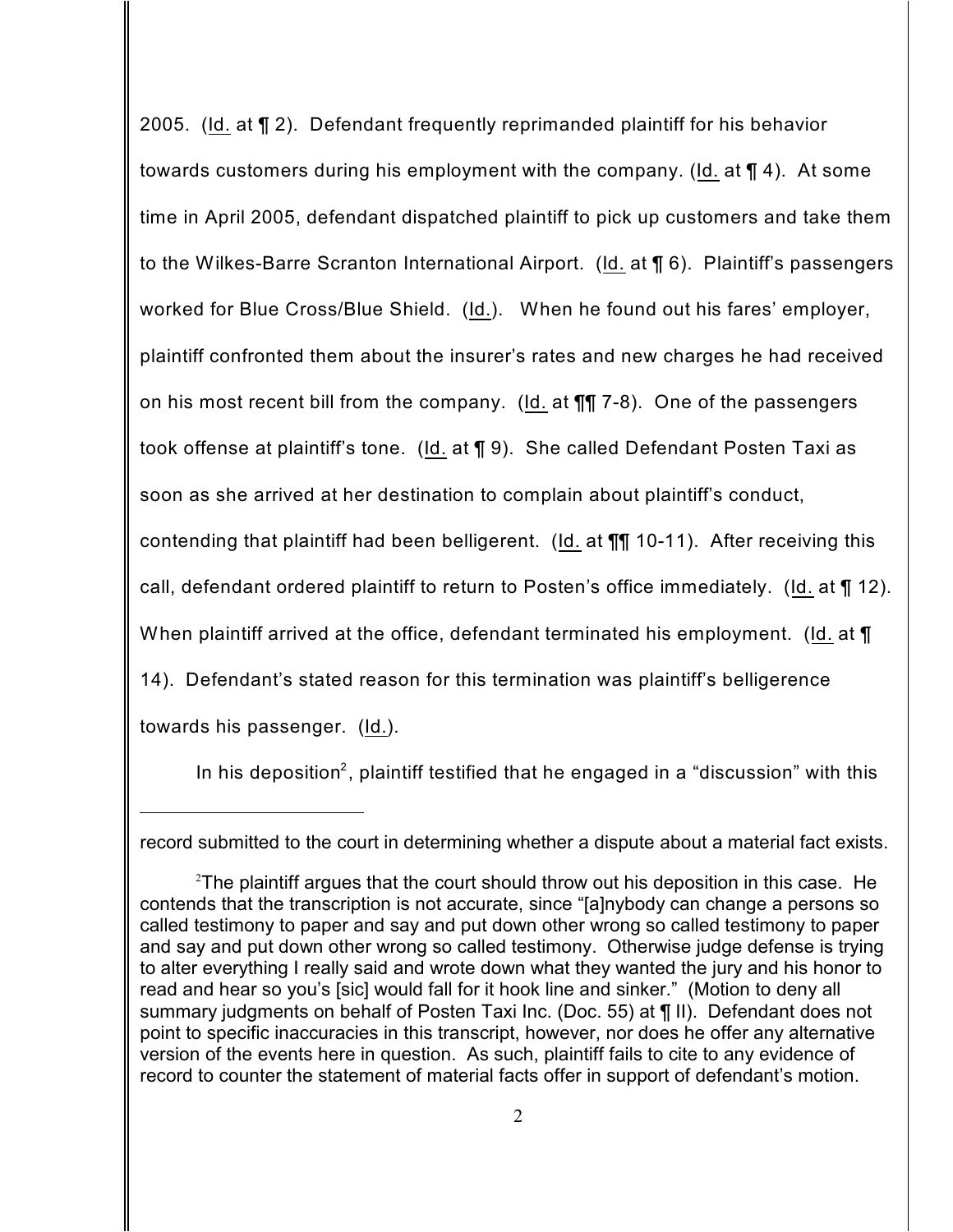passenger during the ride to the airport about the insurance coverage provided by Blue Cross/Blue Shield. (Plaintiff's Deposition (hereinafter "Plaintiff's Dep.") (Doc. 51-2) at 51-2). Plaintiff had a bill from Blue Cross/Blue Shield in his pocket when he picked up the passengers; his payments had gone up by fifteen dollars. (Id. at 54). He wanted to know "why . . . the Blue Cross and Blue Shield keep going up so high, because the people can't, you know, afford to pay for it." (Id.). The passenger explained to plaintiff that "we got medical expenses" and, in any case, "if you want something in this world and you want the best coverage, you got to pay for it." (Id. at 55). At this point, plaintiff insists, "she got smart." (Id.). He responded by informing the passenger that "Ma'am, . . . if you didn't have customers like me, my wife and other people, you wouldn't have a job." (Id.). After plaintiff made this comment, the passenger "didn't say another word." (Id.). Plaintiff contends that he spoke to this passenger "[i]n a nice way. Not screaming. Nice. And when she started to scream back at me – . . . I didn't say another word all the way to the airport." (Id. at 57). Despite this attempt at cordiality, plaintiff admits that this passenger called his supervisor and complained that plaintiff "was very belligerent." (Id. At 52). When he returned to Defendant's office after dropping off this fare, his supervisor informed him that he had been fired because he had been "belligerent." (Id. at 62).

Plaintiff contends that his termination was motivated by defendant's desire to eliminate employees older than forty. (Defendant's Statement at ¶ 18). He alleges that Posten's insurance company wrote it a letter advising Posten to fire its older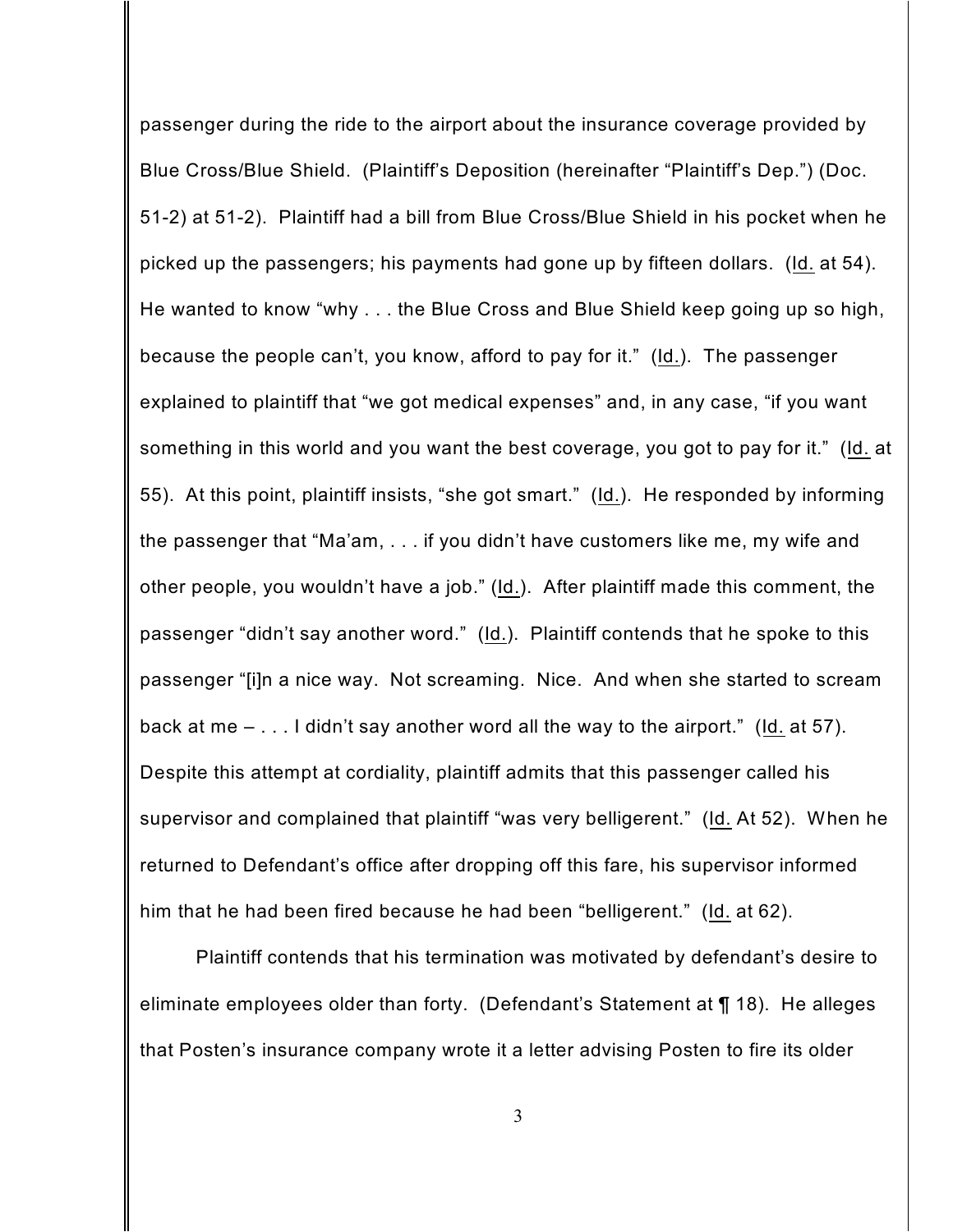drivers. (Id.). Posten denies that it ever received such a letter, and no such document has been produced in this litigation. $^3\,$  (<u>Id.</u>). John Katorkas, Posten Taxi manager, submitted an affidavit averring that the company had never received any such letter. (See Doc. 36). Plainitiff admitted at his deposition that he had never seen such a letter, though he insists that it exists. $^4\,$  (Defendant's Statement at  $\P$  18). Plaintiff also testified that he was aware that defendant employed many workers older than forty, including some as old as seventy. $^5\,$  (<u>Id.</u> at  $\P$  19).

On May 12, 2008, plaintiff filed a complaint in this court, along with a motion to proceed *in forma pauperis*. (Docs. 1, 2). The court granted the *in forma pauperis*

<sup>4</sup>At his deposition, plaintiff was asked if he had "a copy of that letter with you today? A. I've been trying–there's a court order on that telling your clients to give it up. Q. When did you first see that letter? A. I didn't see the letter. Q. You never saw the letter? A. No." (Plaintiff's Dep. at 96). Still, plaintiff claims that he is aware of others who saw and read such a letter. Such claims are, however, hearsay, and plaintiff has not offered for the record any admissible and competent evidence about the existence of such a letter. See FED. R. EVID. 801(c) (defining hearsay as "a statement, other than one made by the declarant while testifying at the trial or hearing, offered in evidence to prove the truth of the matter asserted."); FED. R. EVID. 802 (establishing that "[h]earsay is not admissible except as provided by these rules or by other rules prescribed by the Supreme Court pursuant to statutory authority or by act of Congress.").

 $\delta$ Plaintiff testified in his deposition that the company employed dispatchers aged from 30 to older than 70. (Plaintiff's Dep. at 95). He also admitted that employees of "various ages" worked for the defendant, and that before the appearance of the alleged letter, "there was no discrimination about age in regard to filling the position." (Id.).

 $3$ The court previously addressed this issue when plaintiff raised it during discovery. On September 21, 2008, the plaintiff wrote the court to request that defendant provide the name of the defendant's insurance company and provide him with this letter. (See Doc. 21). The defendant repeated this request on November 20, 2008. (See Doc. 23). On November 25, 2008, the court ordered the defendant to provide plaintiff with this letter if it existed and to submit a status report on the matter. (See Doc. 24). The defendant submitted a status report to the court on November 25, 2008, averring that Posten Taxi "does not have in its possession the alleged letter." (See Doc. 25).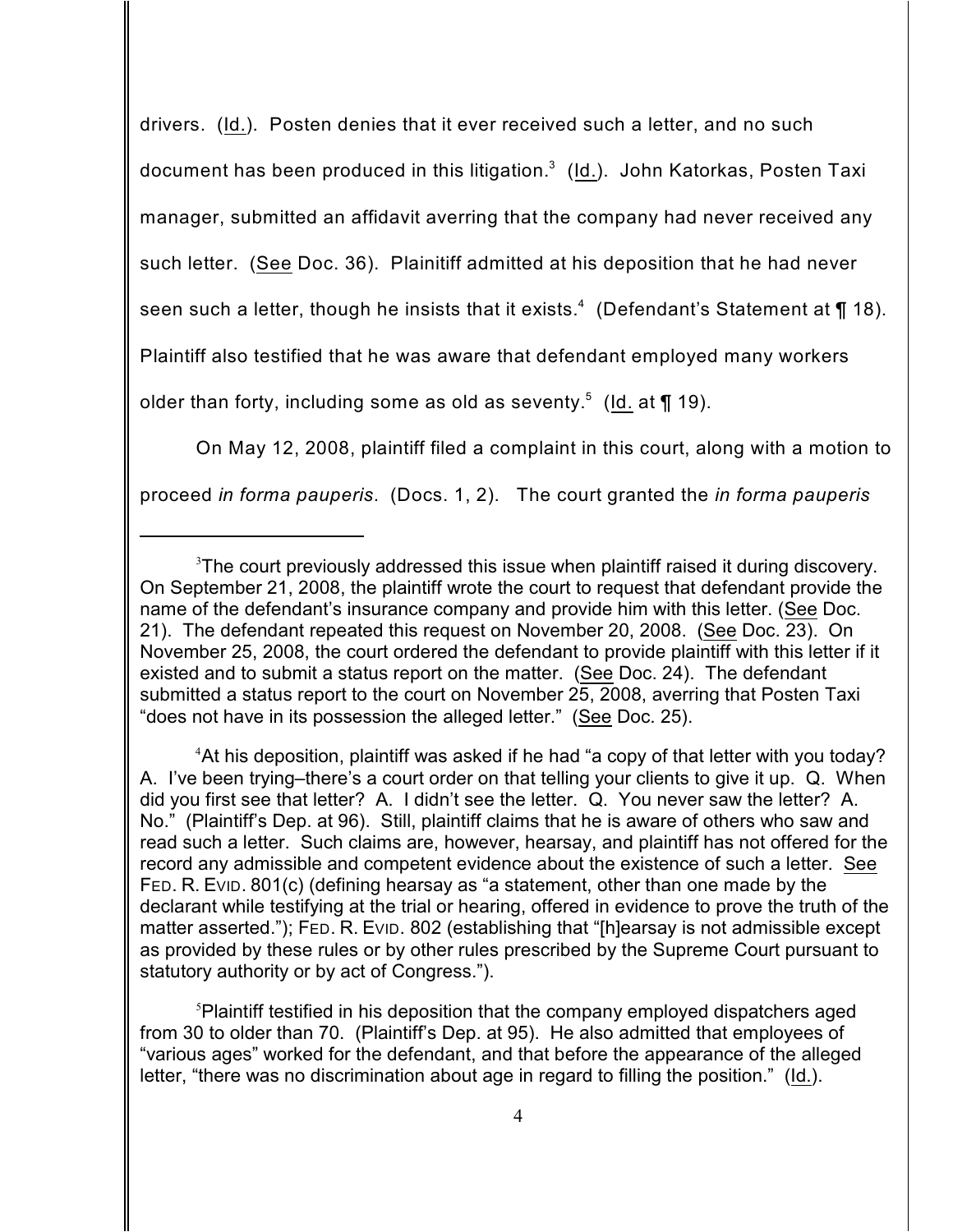motion. (Doc. 4). Plaintiff alleges that defendant violated his right to be free of employment discrimination on the basis of his age pursuant to the Age Discrimination in Employment Act ("ADEA"), 29 U.S.C. § 621, and retaliated against him for complaining about this discrimination. After a discovery period, Defendant Posten Taxi filed the instant motion. Later, after being served with the complaint, Defendant Katorkas filed his motion to dismiss. The parties briefed the issues, bringing the case to its present posture.

#### **Jurisdiction**

Because plaintiff brings this case pursuant to the Age Discrimination in Employment Act, 29 U.S.C. § 621, this court has jurisdiction pursuant to pursuant to 28 U.S.C. § 1332. ("The district courts shall have original jurisdiction of all civil actions arising under the Constitution, laws, or treaties of the United States.").

#### **Legal Standard**

Defendant Posten Taxi seeks summary judgment on the claims against it. Granting summary judgment is proper if the pleadings, depositions, answers to interrogatories, and admissions on file, together with the affidavits, if any, show that there is no genuine issue as to any material fact and that the moving party is entitled to judgment as a matter of law. See Knabe v. Boury, 114 F.3d 407, 410 n.4 (3d Cir. 1997) (citing FED. R. CIV. P. 56(c)). "[T]his standard provides that the mere existence of some alleged factual dispute between the parties will not defeat an otherwise properly supported motion for summary judgment; the requirement is that there be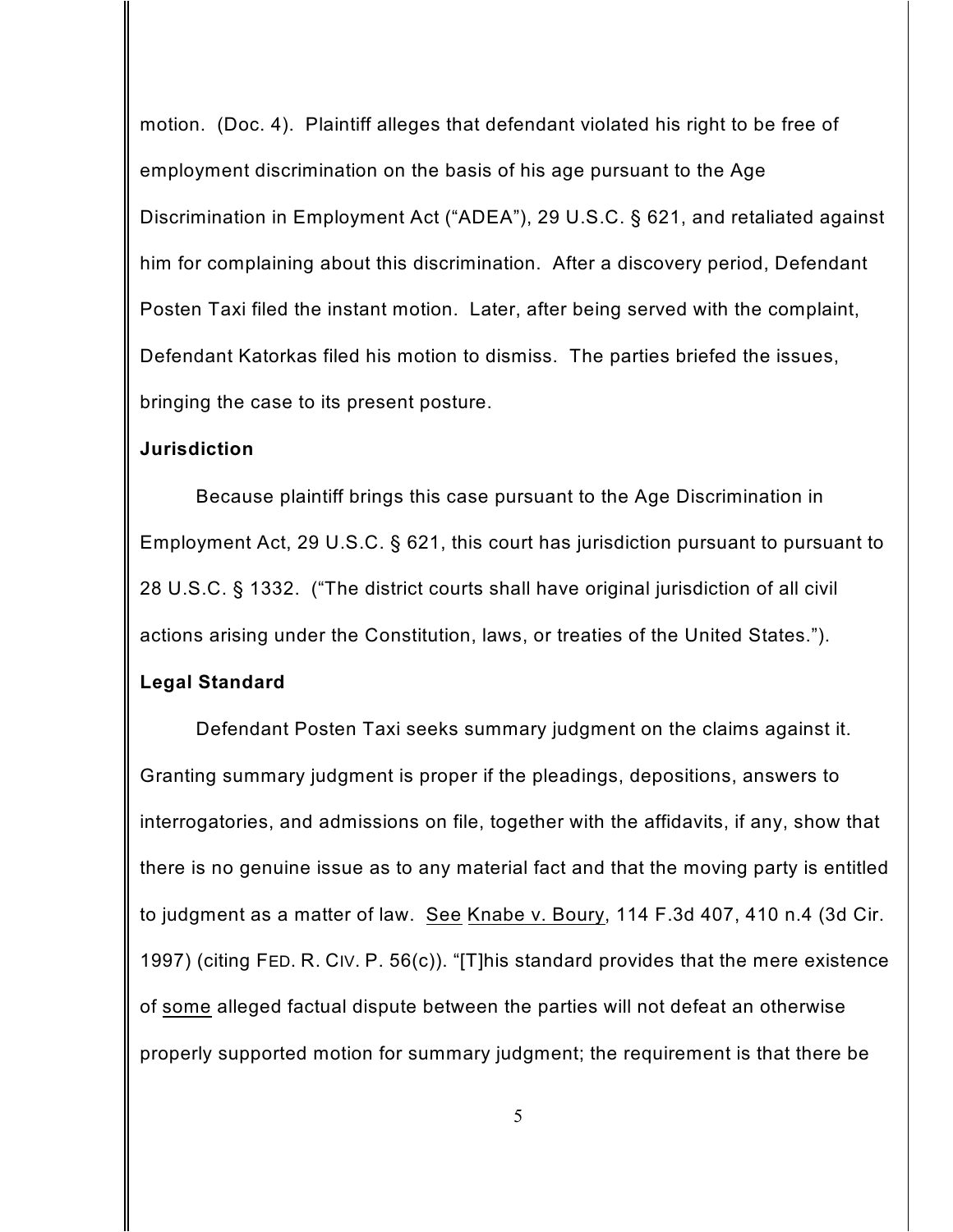no genuine issue of material fact." Anderson v. Liberty Lobby, Inc., 477 U.S. 242, 247-48 (1986) (emphasis in original).

In considering a motion for summary judgment, the court must examine the facts in the light most favorable to the party opposing the motion. International Raw Materials, Ltd. v. Stauffer Chemical Co., 898 F.2d 946, 949 (3d Cir. 1990). The burden is on the moving party to demonstrate that the evidence is such that a reasonable jury could not return a verdict for the non-moving party. Anderson, 477 U.S. at 248 (1986). A fact is material when it might affect the outcome of the suit under the governing law. Id. Where the non-moving party will bear the burden of proof at trial, the party moving for summary judgment may meet its burden by showing that the evidentiary materials of record, if reduced to admissible evidence, would be insufficient to carry the non-movant's burden of proof at trial. Celotex v. Catrett, 477 U.S. 317, 322 (1986). Once the moving party satisfies its burden, the burden shifts to the nonmoving party, who must go beyond its pleadings, and designate specific facts by the use of affidavits, depositions, admissions, or answers to interrogatories showing that there is a genuine issue for trial. Id. at 324.

Defendant Katorkas seeks to dismiss the complaint pursuant to Federal Rule of Civil Procedure 12(b)(6). When a defendant files a motion to dismiss pursuant to FED. R. CIV. P. 12(b)(6), this court must "accept all factual allegations as true, construe the complaint in the light most favorable to the plaintiff, and determine whether, under any reasonable reading of the complaint, the plaintiff may be entitled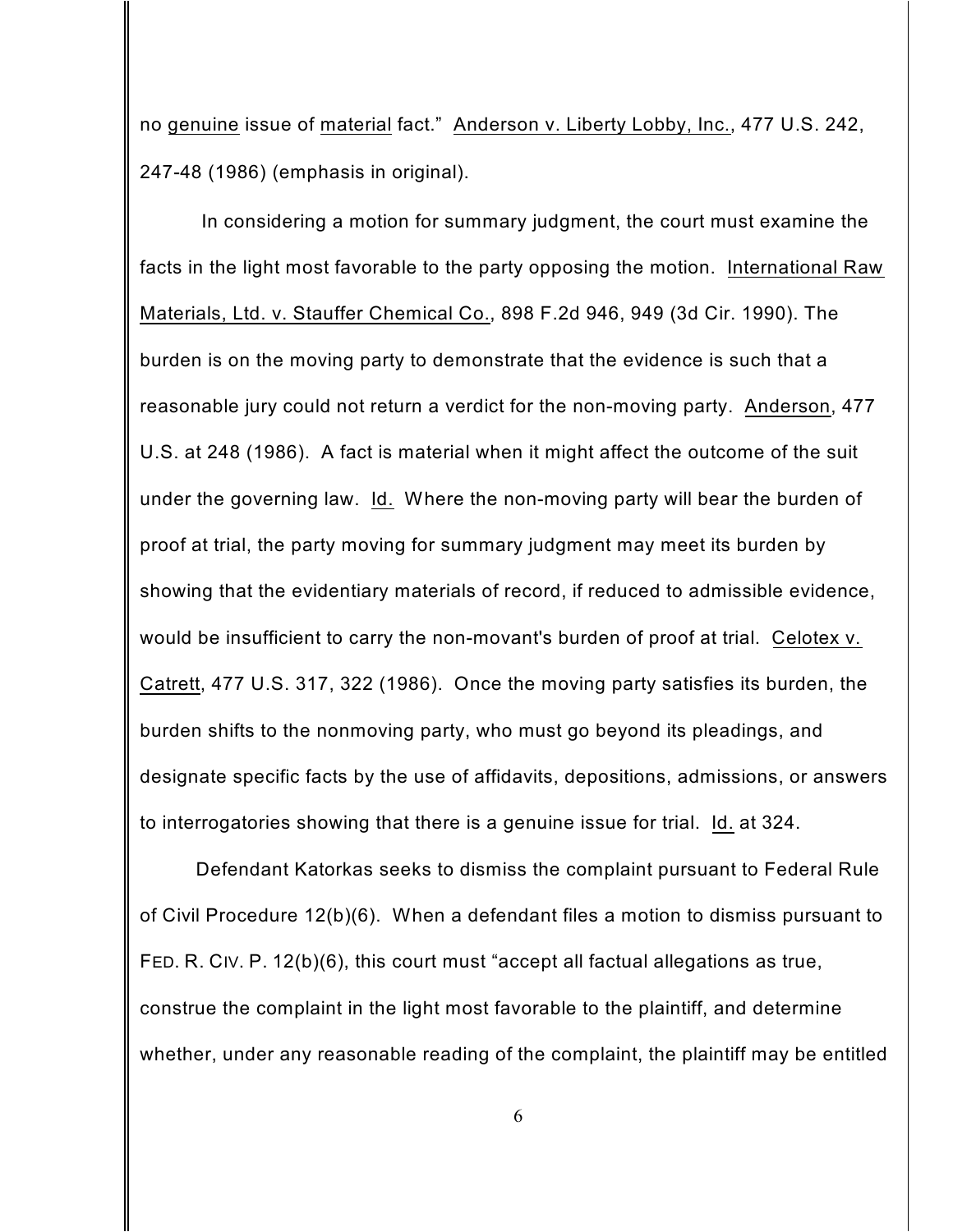to relief." McTernan v. City of York, 564 F.3d 636, 646 (3d Cir. 2009) (citing Phillips v. County of Allegheny, 515 F.3d 224, 233 (3d Cir. 2008) (quoting Pinker v. Roche Holdings Ltd., 292 F.3d 361, 374 n. 7 (3d Cir. 2002)).

A plaintiff's complaint must contain "a short and plain statement of the claim showing that the pleader is entitled to relief." FED. R. CIV. P. 8(a)(2). The Supreme Court has confirmed that although FED. R. CIV. P. 8(a)(2) does not require " 'detailed factual allegations'," it does require plaintiff to plead sufficient facts to " 'give the defendant fair notice of what the . . . claim is and the grounds upon which it rests[.]' " Id. (citing Bell Atlantic Corp. v. Twombly, 550 U.S. 544, 555 (2007) (quoting Conley v. Gibson, 355 U.S. 41, 47 (1957)). Neither mere "labels and conclusions" nor "a formulaic recitation of the elements of a cause of action" are sufficient to withstand a motion under FED. R. CIV. P. 12(b)(6). A valid pleading under "[Rule 8] requires a 'showing,' rather than a blanket assertion, of entitlement to relief." Phillips v. County of Allegheny, 515 F.3d 224, 231 (3d Cir. 2008) (citing Twombly, 550 U.S. at 556 n.3). As a threshold matter, the plain statement of the facts forming the grounds of the plaintiff's complaint must "possess enough heft to 'sho[w] that the pleader is entitled to relief.' " Id. (citing Twombly, 550 U.S. at 557) (alteration in original). In order to state a valid claim and survive a motion to dismiss, the "complaint's 'factual allegations must be enough to raise a right to relief above the speculative level.' " Phillips, 515 F.3d at 232 (quoting Twombly, 550 U.S. at 556 n.3).

In addition to the facts pled in the complaint, the court may also consider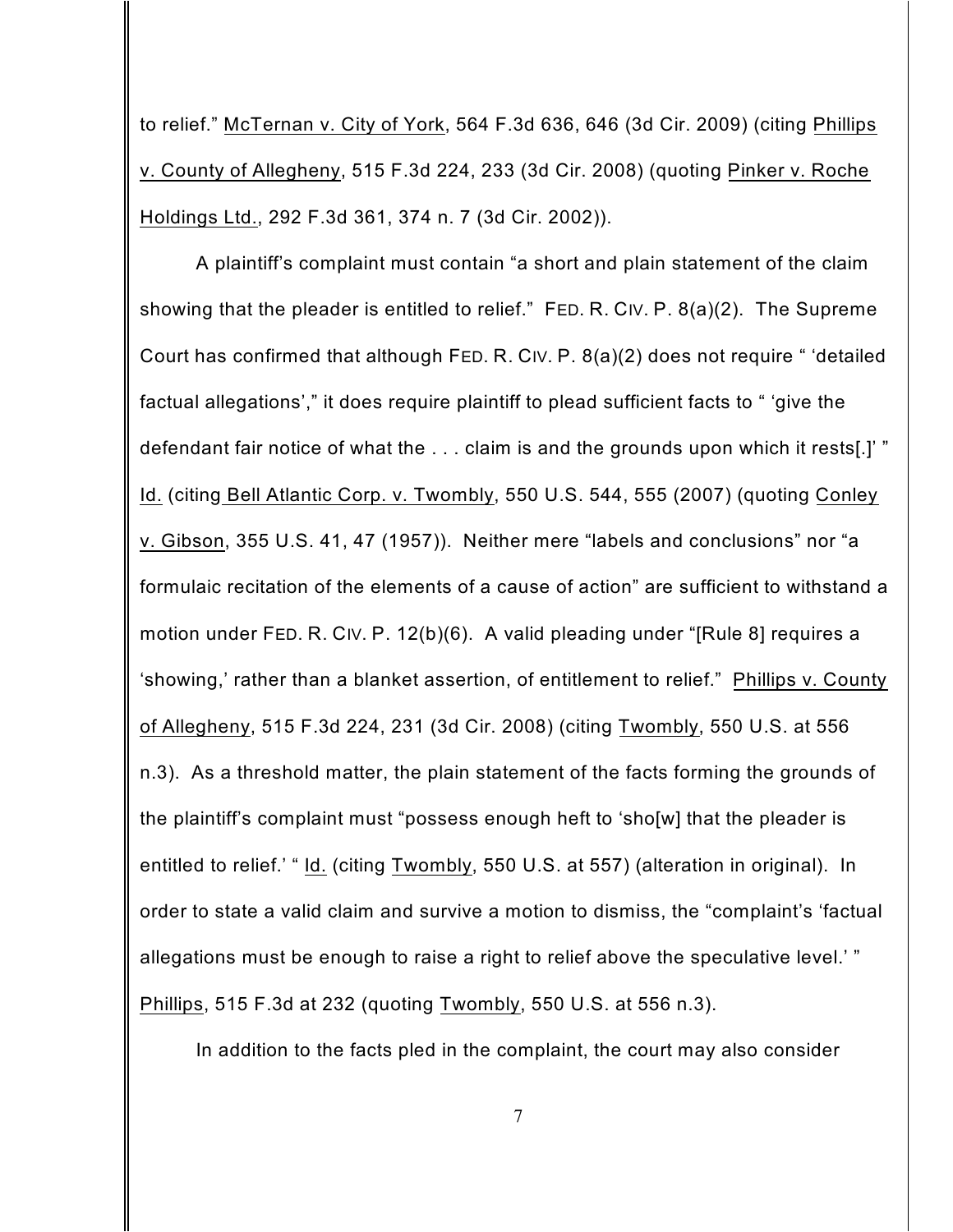"matters of public record, orders, exhibits attached to the complaint and items appearing in the record of the case." Oshiver v. Levin, Fishbein, Sedran & Berman, 38 F.3d 1380, 1384 n. 2 (3d Cir. 1994) (citations omitted). The court does not have to accept legal conclusions or unwarranted factual inferences. See Curay-Cramer v. Ursuline Acad. of Wilmington, Del., Inc., 450 F.3d 130, 133 (3d Cir. 2006) (citing Morse v. Lower Merion Sch. Dist., 132 F.3d 902, 906 (3d Cir. 1997)).

## **Discussion**

## **I. Defendant Posten Taxi's Motion**

## **A. ADEA**

This case centers on the Age Discrimination in Employment Act. The ADEA prohibits "discrimination against an individual over age 40 with respect to 'compensation, terms, conditions, or privileges of employment, because of an individual's age.'" Billet v. Cigna Corp., 940 F.2d 812, 816 (3d Cir. 1991 (quoting 29 U.S.C. § 623(a)). To recover under the act, "'a plaintiff must prove by a preponderance of the evidence that age was the determinative factor in the employer's decision' at issue." Id. (quoting Bartek v. Urban Redevelopment Authority of Pittsburgh, 882 F.2d 739, 742 (3d Cir. 1989)).

A plaintiff may prove age discrimination by supplying "direct evidence" of such illegal activity. See Glanzman v. Metro Mgt. Corp., 391 F.3d 506, 512 (3d Cir. 2004) (holding that in age discrimination cases, "if direct evidence is used, the proponent of the evidence must satisfy the test laid out in Price Waterhouse [v. Hopkins, 490 U.S.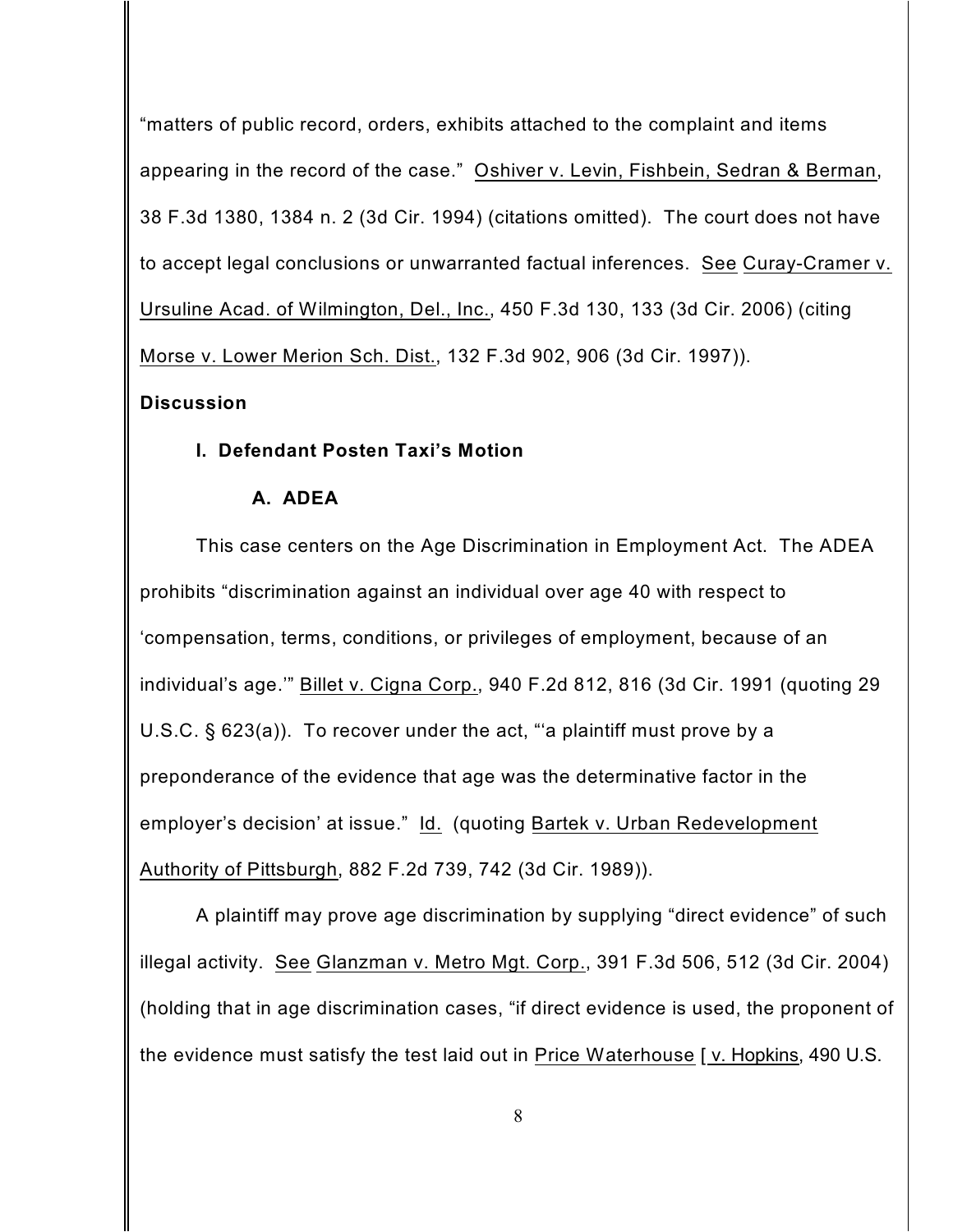228 (1989)] in order to prove a violation of the ADEA [citations omitted].). "To be 'direct' for purposes of the Price Waterhouse test, evidence must be sufficient to allow the jury to find that the decision makers placed a substantial negative reliance on the plaintiff's age in reaching their decision. [citations omitted] ." Id. In other words, a plaintiff "must produce evidence of discriminatory attitudes about age that were causally related to the decision to fire her." Id.

No direct evidence exists in this case by which a jury could conclude that Posten Taxi or its decision-making employees held discriminatory attitudes about age which were causally related to the company's decision to fire plaintiff and any later decisions not to hire him. As related above, Plaintiff testified at his deposition that defendant terminated him because of his "belligerence" towards a fare. While plaintiff contends that a letter from Posten's insurance company mandated that the company fire all older employees, no evidence of record other than plaintiff's inadmissable hearsay indicates that such a letter exists. The court therefore cannot credit plaintiff's claims on this matter. Plaintiff cites to no other evidence that indicates the company placed a substantial negative reliance on his age in making hiring and firing decisions about him. Plaintiff cannot prevail on the direct evidence standard.

Plaintiff could still theoretically convince a jury that he is the victim of age discrimination. Lacking direct evidence of discrimination, a plaintiff seeking recovery under the ADEA must first make out a prima facie case by "showing (1) he is within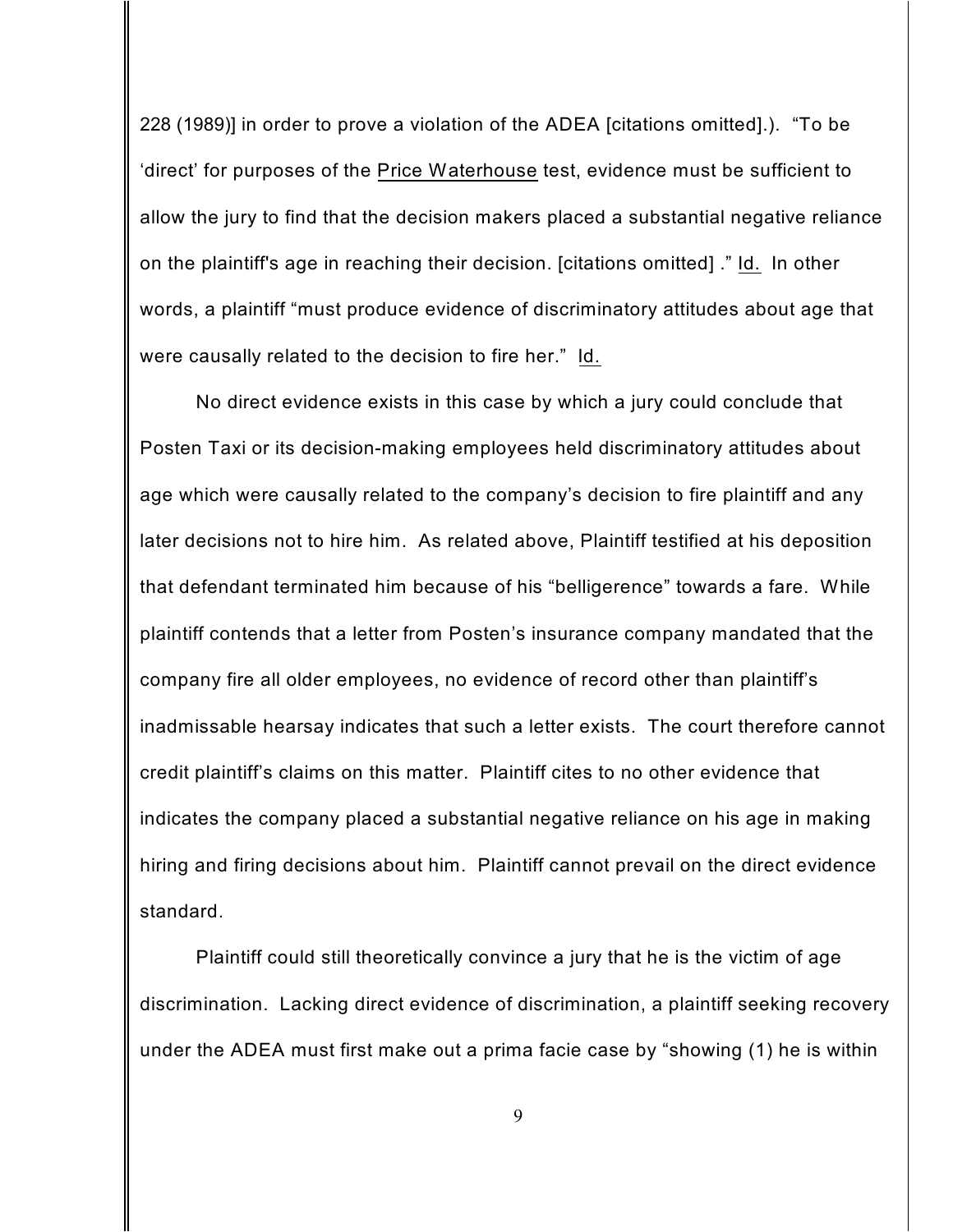the protected age class, i.e. over forty; (2) that he was qualified for the position at issue; (3) he was dismissed despite being qualified; and (4) he was replaced by a person sufficiently younger to permit an inference of age discrimination." Armbruster v. Unisys Corp., 32 F.3d 768 (3d Cir. 1994).<sup>6</sup> Once the plaintiff establishes this prima facie case, "the defendant has the burden of producing evidence that it had 'a legitimate, nondiscriminatory reason for the discharge.'" Fakete v. Aetna, Inc., 308 F.3d 335, 338 (3d Cir. 2002). If the defendant produces such evidence, the burden shifts back to the plaintiff, who must provide "evidence 'from which a factfinder could reasonably either (1) disbelieve the employer's articulated legitimate reasons[,] or (2) believe that an invidious discriminatory reason was more likely than not a motivating or determinative cause of the employer's action.'" Id. (quoting Fuentes v. Perskie, 32 F.3d 759, 763 (3d Cir. 1994)).

Defendant argues that plaintiff cannot make out a prima facie case of discrimination because he was not qualified for the position at issue and he has failed to show that he was replaced by a person sufficiently younger than he to allow an inference of age discrimination. Defendant does not explain why plaintiff was not qualified for the position of taxi driver, and the evidence indicates that he was

 $6$ The court notes that the United States Supreme Court has found that the mere fact that an employee was replaced by another person within the protected class does not necessarily mean that a plaintiff cannot make out a prima facie case for age discrimination, since "the fact that a replacement is substantially younger than the plaintiff is a far more reliable indicator of age discrimination than is the fact that the plaintiff was replaced by someone outside the protected class." O'Connor, 517 U.S. at 313.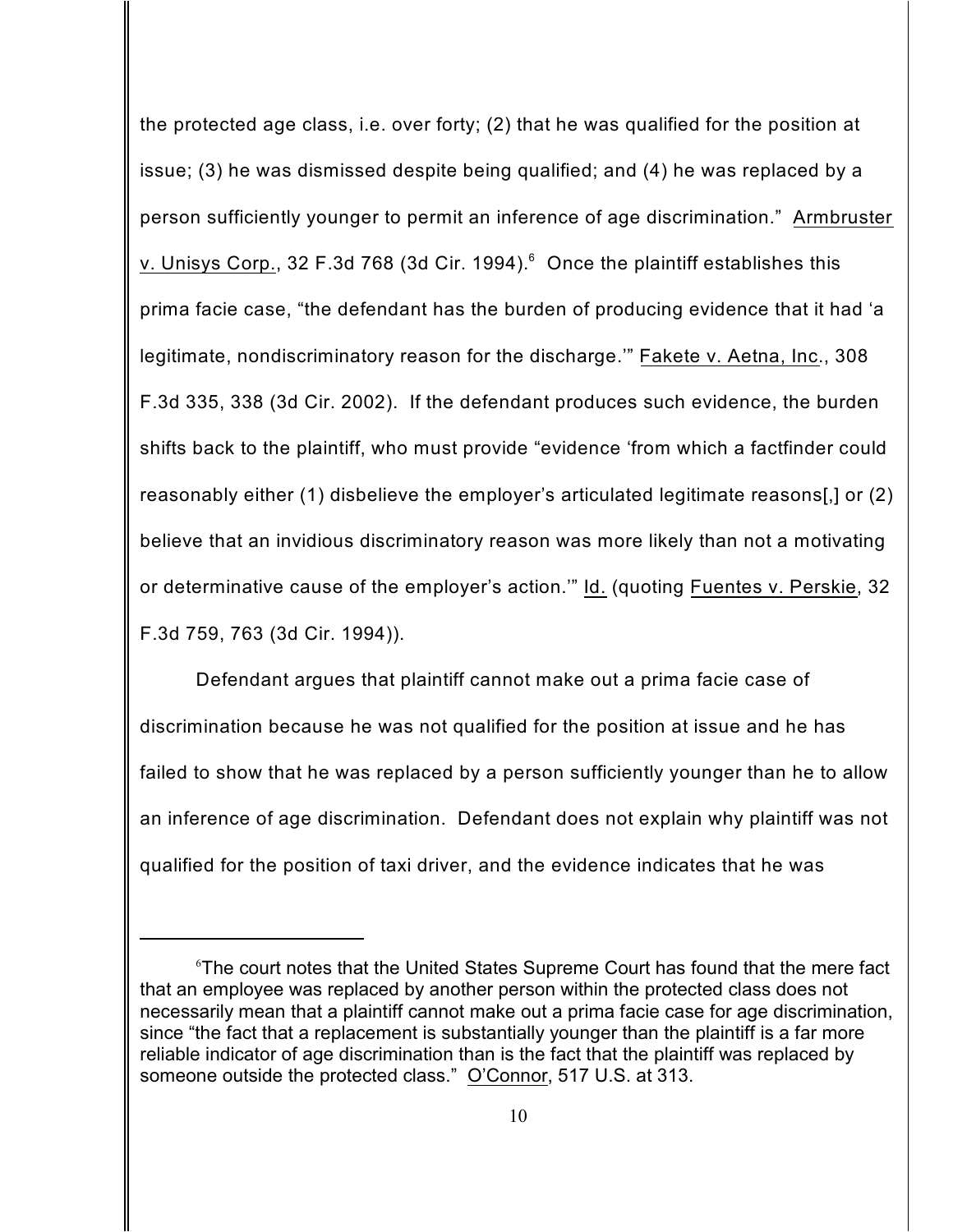performing the position at the time of his firing. As such, the court finds that plaintiff has met his burden to show he was qualified for the position from which he was terminated. Plaintiff has not met his burden, however, to demonstrate that he was replaced by a person sufficiently younger to permit an inference of age discrimination. In fact, he has not offered any evidence at all about who replaced him. As such, the court finds that plaintiff has failed to meet his prima facie burden. Summary judgment is therefore appropriate on plaintiff's age discrimination claim.

Even if plaintiff could meet his prima facie burden, defendant has offered legitimate non-discriminatory reasons for its decision to terminate him. Defendant's stated reason for firing the plaintiff was his belligerent attitude towards his fare in 2005; the passenger called Posten to complain of plaintiff's conduct. Firing a driver for mistreating a passenger and eliciting a verbal complaint certainly constitutes a legitimate, non-discriminatory reason for the adverse employment action. The burden, therefore, lies with the plaintiff to prove that defendant's stated reason for ending his employment was not the real reason. Plaintiff does not dispute that he engaged in the verbal disagreement which led to his firing. Instead, he relies on his claim that the company's actual motive for his firing came from a mandate from its insurer to fire older workers. Plaintiff, however, has not provided any admissible evidence of this demand. Moreover, plaintiff's claim that the company sought systematically to exclude older workers is undermined by his admission that the company employed many older workers, both before and after his termination. As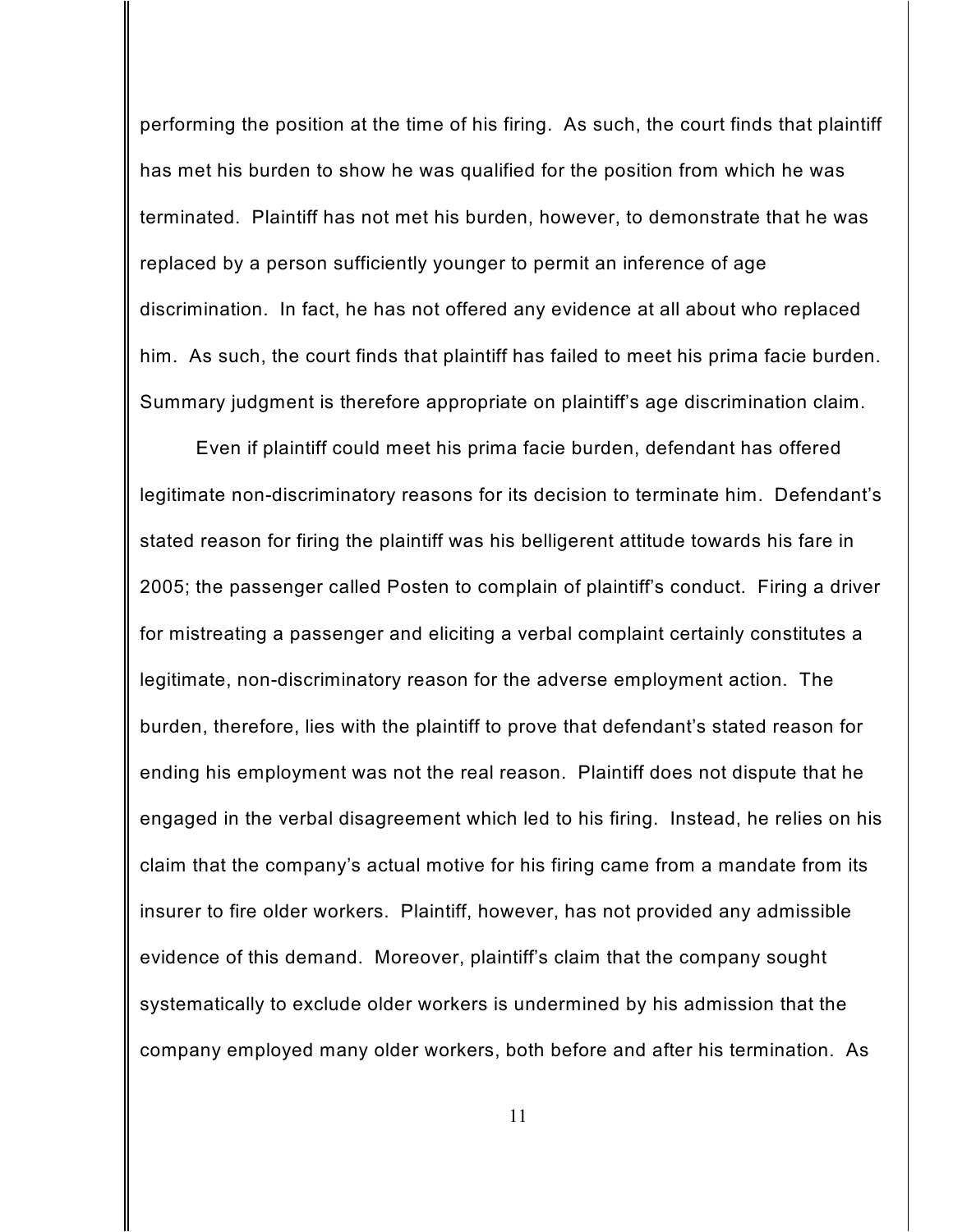such, a reasonable jury could not conclude that the stated reason for plaintiff's firing was mere pretext designed to mask a discriminatory motive. Summary judgment is appropriate on this claim, and the court will grant defendant's motion on this point.

#### **B. Retaliation**

Plaintiff also raised a claim for retaliation in his initial complaint, though he has never articulated what actions he took to precipitate retaliation from his employer. The law provides that to establish a *prima facie* case of retaliation the plaintiff must demonstrate that (1) he was engaged in protected activity; (2) the employer took an adverse employment action after or contemporaneous with the employee's protected activity; and (3) a causal link exists between the protected activity and the discharge. Abramson v. William Paterson College of New Jersey, 260 F.3d 265, 286 (3d Cir. 2001). If an employee can prove that he engaged in such protected activity, a burden shifting analysis similar to that described above applies; the employer must demonstrate a legitimate, non-discriminatory reason for its employment decision, and then the burden remains with the plaintiff to prove that the defendant's reasons are pretext for its real motive. See, e.g., Krouse v. American Sterilizer Co.,126 F.3d 494, 500-01 (3d Cir. 1997). For the reasons explained above, defendant has offered legitimate, non-discriminatory reasons for its employment decision. Plaintiff has not offered any evidence by which a jury could concluded that the stated reasons were not the real reasons for defendant's decision. As such, summary judgment is appropriate for the defendant on this claim as well. The court will grant defendant's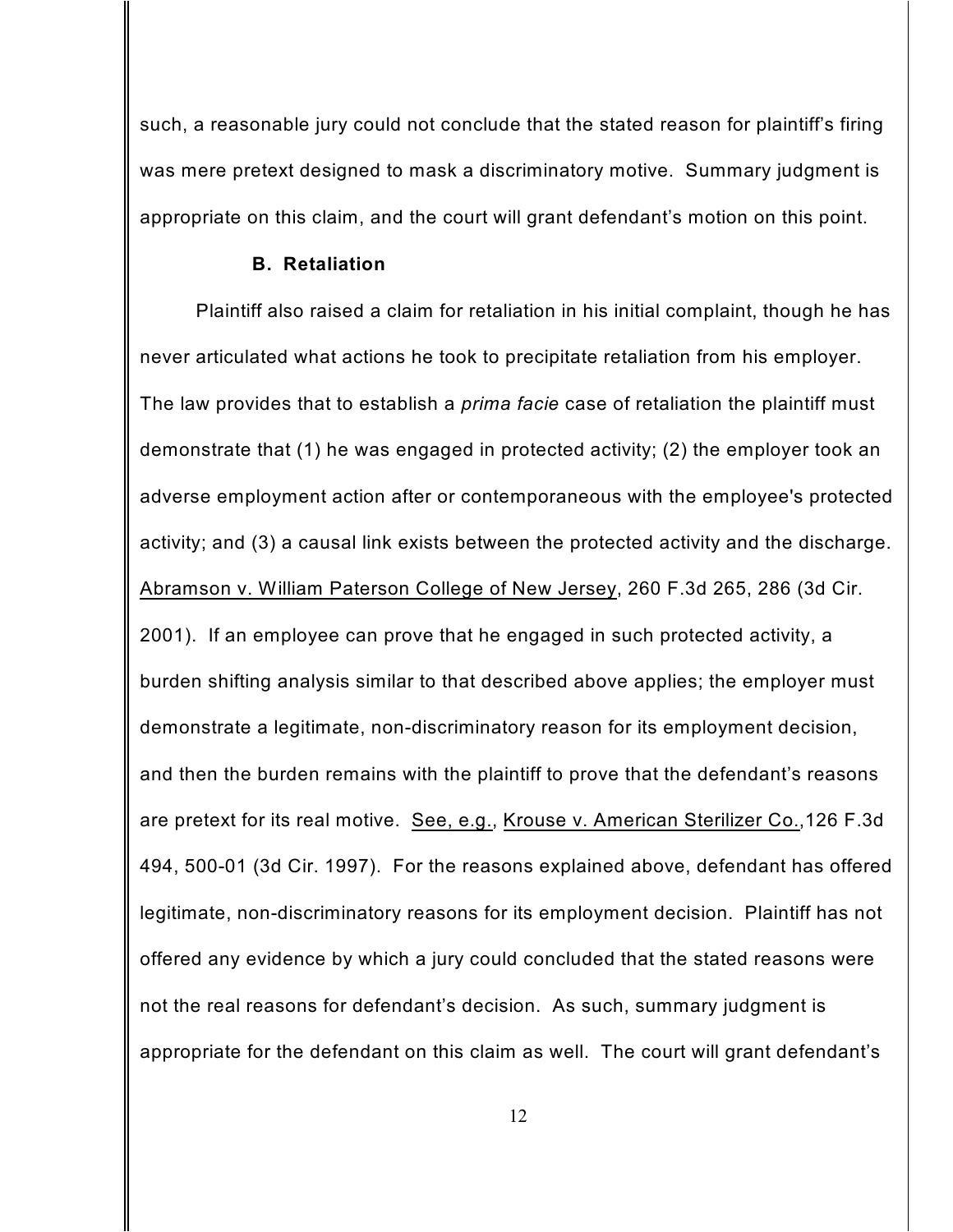motion.

#### **II. Defendant Katorkas's Motion**

Defendant Katorkas's motion contends that he is not mentioned anywhere in the complaint and therefore cannot be liable. He seeks dismissal of the case against him on those grounds. Plaintiff responds that the complaint contains numerous allegations against Defendant Katorkas. In his brief, plaintiff alleges that he went to Defendant Posten Taxi to fill out "an application for my job back when they were advertising for drivers and dispatchers several times an [sic] he said he'd call me but he never did that's the kind of liar he is." (Defendant's Brief in Opposition (Doc. 72) at ¶ III). The complaint contains such allegations, though it does not specifically name defendant. (See Doc. 1). The court concludes that these allegations are intended to name Defendant Katorkas, as the caption names "John and Bow, managers." $\overline{\phantom{a}}$  Still, these are the only allegations raised in the complaint against Defendant Katorkas. Even if plaintiff could prove that he submitted an application to Defendant Katorkas and received a promise of a phone call from that defendant, he could not prevail on his employment discrimination claims. Moreover, as explained

 $7$ The plaintiff used a shorthand symbol for the word "and," and misspelled Bo and "Bow." The Clerk's office interpreted his handwritten filing as naming "John T. Bow" as a defendant. The court has corrected the caption to name the proper parties. This problem created delays in service in this case, as the Clerk's office issued summons for Posten Taxi and John T. Bow. Plaintiff has still not served Defendants Cook and Keller, despite orders from the court to do so. The court charges this failure to serve the complaint to the plaintiff and will not delay disposition of the matter further. In any case, the evidence of record indicates that summary judgment is appropriate for the defendants.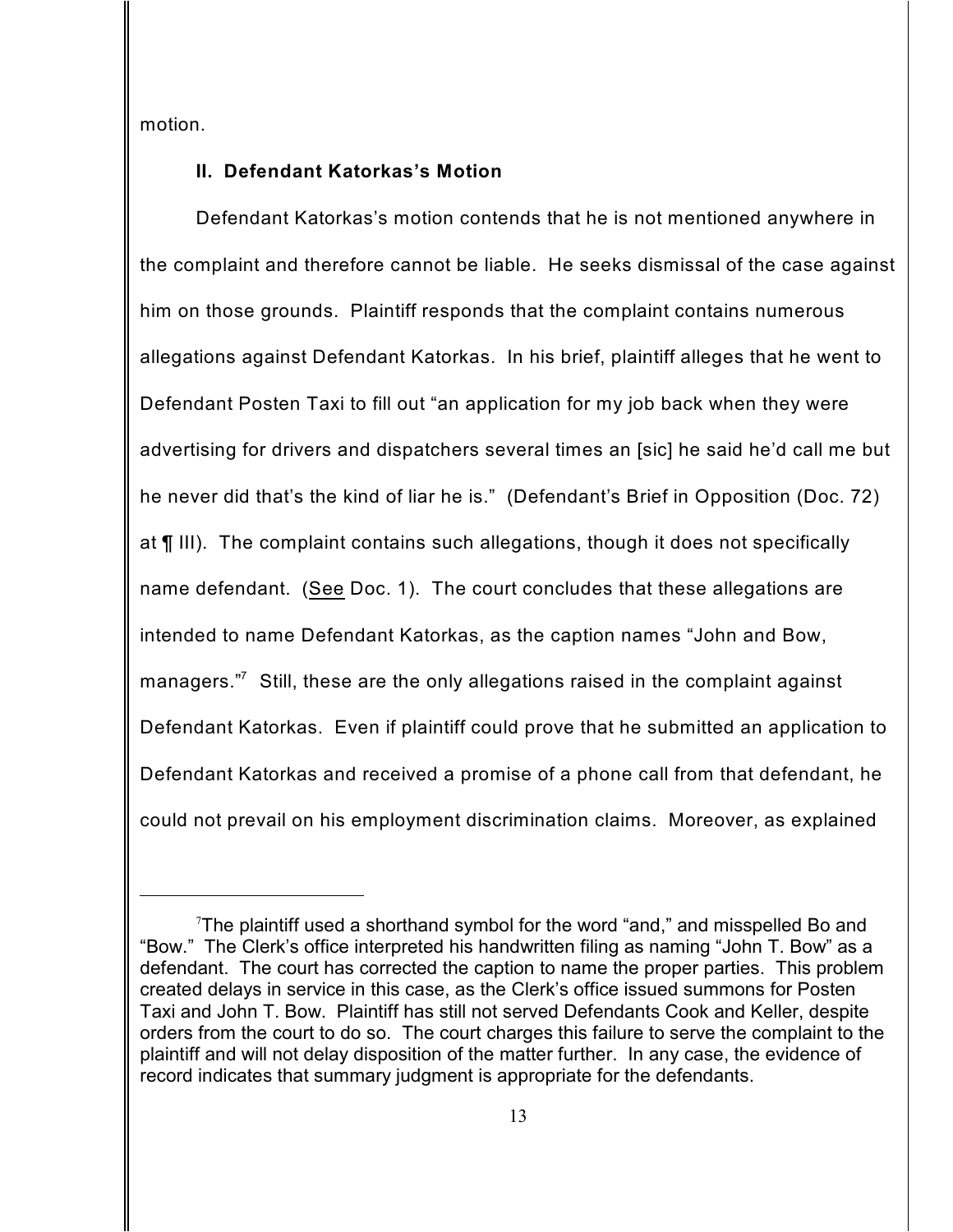above, no evidence exists in this case by which a jury could conclude that plaintiff should prevail on his age discrimination and retaliation claims. As such, granting Defendant Katorkas's motion to dismiss is appropriate at this point.

# **Conclusion**

For the reasons stated above, the court will grant Defendant Posten Taxi's motion for summary judgment and Defendant Katorkas's motion to dismiss. An appropriate order follows.